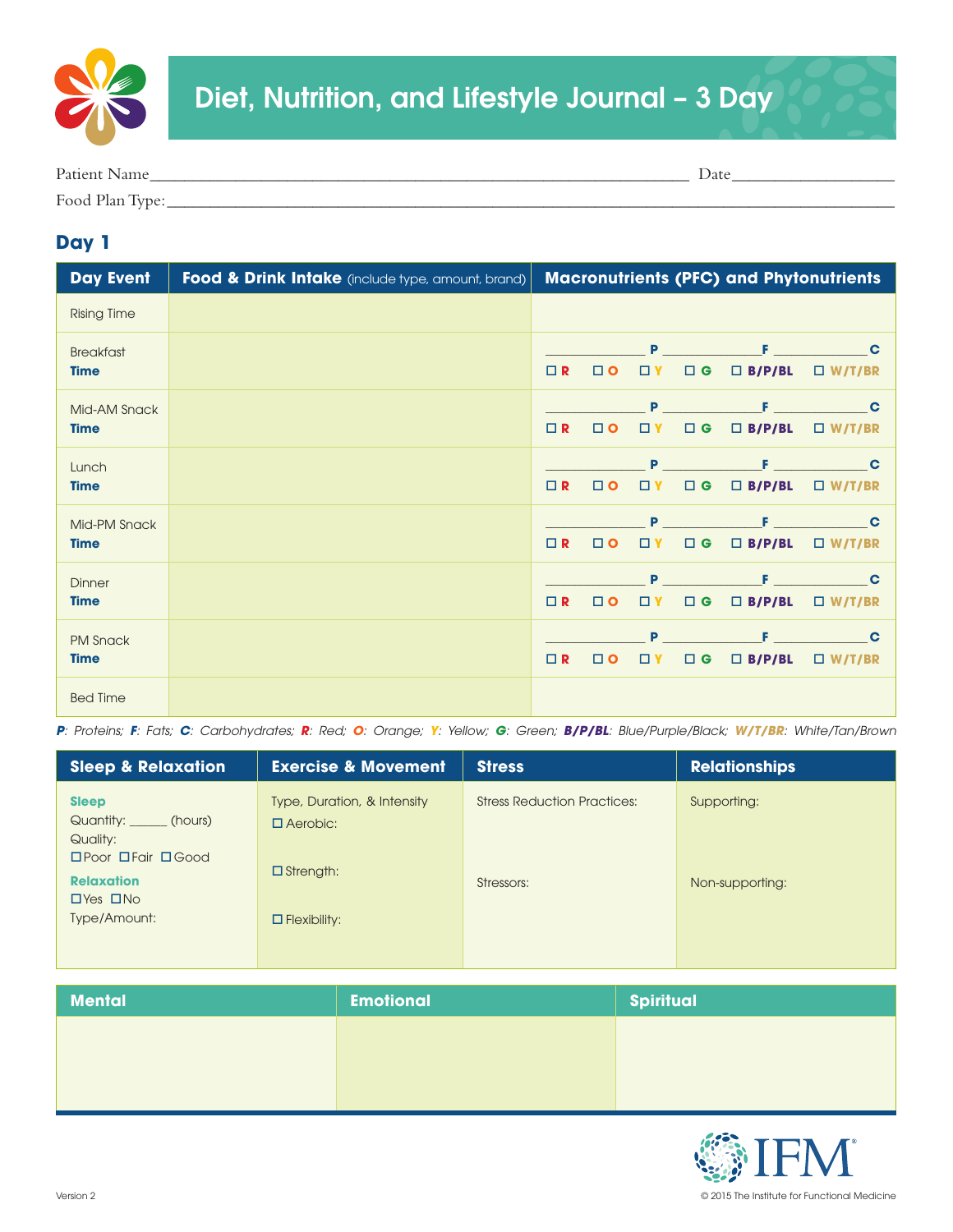

| Patient<br>Natile | Date |
|-------------------|------|
| Food Plan Type:   |      |

## **Day 2**

| <b>Day Event</b>                | Food & Drink Intake (include type, amount, brand) |          |           |               |             | <b>Macronutrients (PFC) and Phytonutrients</b> |                              |
|---------------------------------|---------------------------------------------------|----------|-----------|---------------|-------------|------------------------------------------------|------------------------------|
| <b>Rising Time</b>              |                                                   |          |           |               |             |                                                |                              |
| <b>Breakfast</b><br><b>Time</b> |                                                   | $\Box$ R | $\Box$ O  | P<br>$\Box$ Y | $\Box$ G    | $\Box$ B/P/BL                                  | $\mathbf C$<br>$\Box$ W/T/BR |
| Mid-AM Snack<br><b>Time</b>     |                                                   | $\Box$ R | $\Box$ O  | P<br>$\Box$ Y | $\square$ G | F<br>$\Box$ B/P/BL                             | C<br>$\Box$ W/T/BR           |
| Lunch<br><b>Time</b>            |                                                   | $\Box$ R | $\Box$ O  | P<br>□ Y      | $\Box$ G    | $\Box$ B/P/BL                                  | $\mathbf c$<br>$\Box$ W/T/BR |
| Mid-PM Snack<br><b>Time</b>     |                                                   | $\Box$ R | $\Box$ O  | Þ<br>□ Y      | $\Box$ G    | $\Box$ B/P/BL                                  | C<br>$\Box$ W/T/BR           |
| <b>Dinner</b><br><b>Time</b>    |                                                   | $\Box$ R | $\square$ | Þ<br>$\Box$ Y | $\Box$ G    | $\Box$ B/P/BL                                  | C<br>$\Box$ W/T/BR           |
| <b>PM Snack</b><br><b>Time</b>  |                                                   | $\Box$ R | $\Box$ O  | P<br>□ Y      | $\square$ G | F<br>$\Box$ B/P/BL                             | $\mathbf C$<br>$\Box$ W/T/BR |
| <b>Bed Time</b>                 |                                                   |          |           |               |             |                                                |                              |

P: Proteins; F: Fats; C: Carbohydrates; R: Red; O: Orange; Y: Yellow; G: Green; B/P/BL: Blue/Purple/Black; W/T/BR: White/Tan/Brown

| <b>Sleep &amp; Relaxation</b>                                                                | <b>Exercise &amp; Movement</b>                 | <b>Stress</b>                      | <b>Relationships</b> |
|----------------------------------------------------------------------------------------------|------------------------------------------------|------------------------------------|----------------------|
| <b>Sleep</b><br>Quantity: _______ (hours)<br>Quality:<br>$\Box$ Poor $\Box$ Fair $\Box$ Good | Type, Duration, & Intensity<br>$\Box$ Aerobic: | <b>Stress Reduction Practices:</b> | Supporting:          |
| <b>Relaxation</b><br>$\Box$ Yes $\Box$ No                                                    | $\Box$ Strength:                               | Stressors:                         | Non-supporting:      |
| Type/Amount:                                                                                 | $\Box$ Flexibility:                            |                                    |                      |

| <b>Mental</b> | <b>Emotional</b> | <b>Spiritual</b> |
|---------------|------------------|------------------|
|               |                  |                  |
|               |                  |                  |
|               |                  |                  |